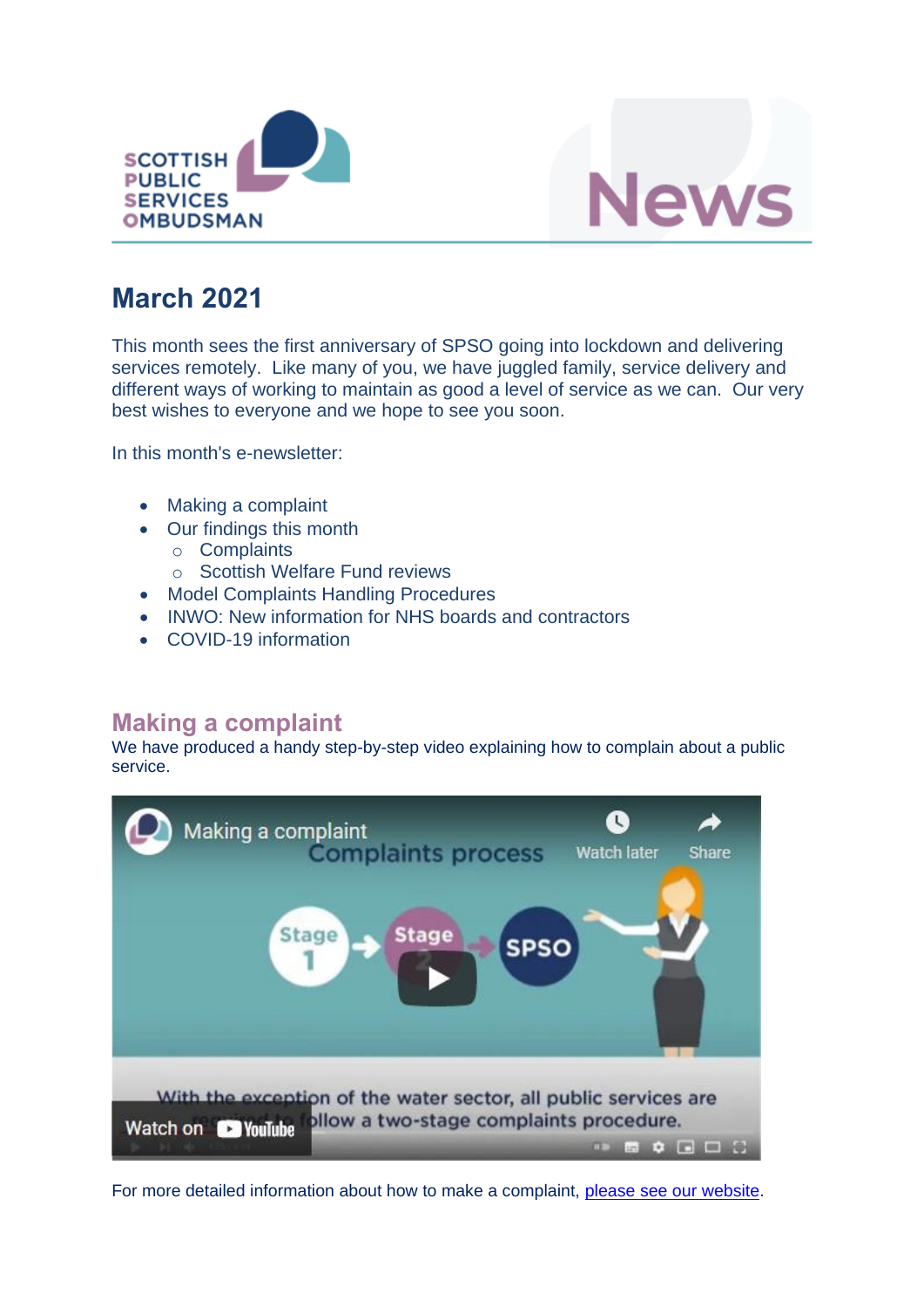# **Our findings**

**Complaints** This month we:

- published 33 decision reports available [here](https://www.spso.org.uk/our-findings)
- upheld 20 complaints in full or part
- made 54 recommendations for learning and improvement.

### *Decision reports: Learning points*

This month we are publishing two cases relating to communication issues around treatment options.

[201908410](https://www.spso.org.uk/decision-reports/2021/march/decision-report-201908410-201908410) – the complainant was concerned that the board changed their inhaler following a flare up of their chronic pulmonary disease. While we considered the decision to change the inhaler was reasonable based on the information known to the consultant at the time, we found that the change in medication was not explained to the complainant in a reasonable way. The possible risks and benefits of the change were not explained, meaning the complainant was not able to make an informed choice about whether to make the change to their inhaler.

We asked the board to apologise and ensure that changes to inhalers are not recommended without discussing the risk and benefits to the patient first.

[201905498](https://www.spso.org.uk/decision-reports/2021/march/decision-report-201905498-201905498) – the complainant raised a number of concerns regarding the reasonableness of the management plan for their cancer, delays to their treatment and that decisions had been made without their involvement. We identified that the monitoring of the complainant's lung lesion was unstructured, that they were not provided with a clear picture of their condition and management plan, and that treatment was not instigated as soon as it should have been.

While it was accepted that treatment options were limited and earlier treatment may not have altered the prognosis, earlier discussion with oncology could have cleared up some of the uncertainty and alleviated the complainant's associated distress. Finally, we also found a failure to check for a tattoo marker that had previously been placed to mark the tumour, resulting in a 'near miss'. We asked the board to apologise and to review several of their processes, including those for referrals to oncology, monitoring specific issues and reporting 'near miss' events.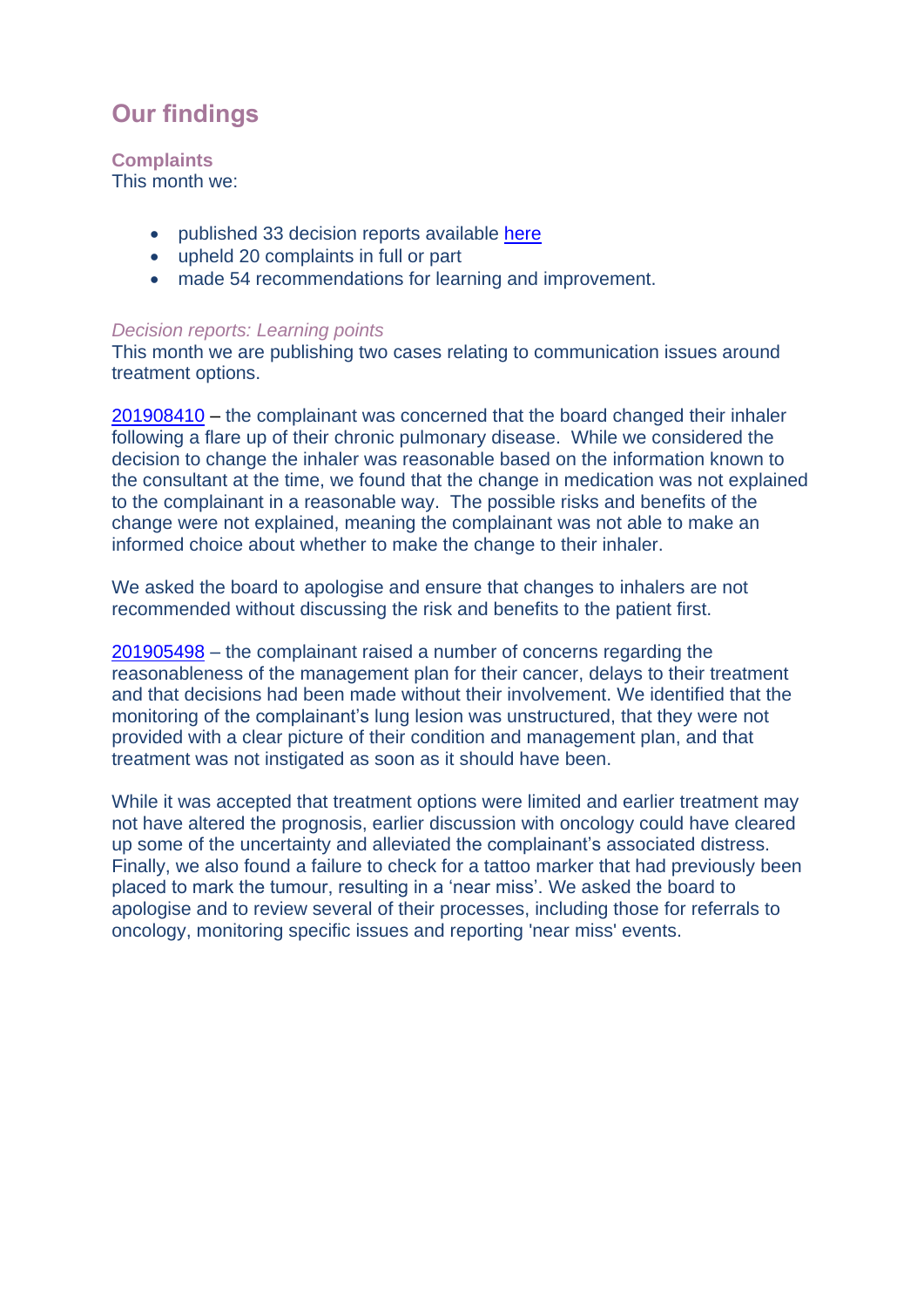### **Scottish Welfare Fund reviews**

*Statistics* During February we:

- responded to 80 enquiries
- made 59 decisions
	- 13 community care grants
	- 29 crisis grants
	- 17 self-isolation support grants
- upheld five (38%) community care grants, ten (34%) crisis grants and four (24%) self-isolation support (SIS) grants. We referred one SIS grant back to the council to remake their decision due to a change in the statutory guidance.
- signposted an additional 122 applicants to other sources of assistance. More than half of these (67) called us instead of their local council in error. Seventeen applicants told us that they had accessibility issues relating to contacting the council as there was no Freephone number in place. Ten calls were from councils seeking advice.

#### *Case studies*

In recent weeks, we have disagreed with the council's assessment of exceptional circumstances in a number of cases.

In one such case the applicant (C) had applied to the council for a crisis grant in order to obtain food, gas and electricity. They explained that they had withdrawn a significant amount of cash but had experienced memory loss and believed they had lost the money, but were unsure exactly when or where. The council assessed that the circumstances of the application were unlikely as C did not have a diagnosed condition which would explain such significant memory loss.

During our review of the case we spoke with C for further information. In the conversation it became apparent that they appeared to be suffering from very poor mental health including suicidal ideation. They mentioned a previous substance misuse issue that may have had ongoing mental health implications. C provided evidence of their lack of available funds in their bank account after a withdrawal, which was consistent with what they stated in their application. Overall, while we recognised the reasonableness of questioning this version of events, we were satisfied that the applicant met the qualifying criteria. On balance, it appeared likely that they had lost their money while struggling with a crisis in their mental health. We instructed the council to award £159.50 for a period of 25 days, in line with the guidance.

We also provided feedback to the council regarding the stage of the decision-making process that the application was refused at.

Further examples can be found in the searchable directory [on our website](https://www.spso.org.uk/scottishwelfarefund/case-summaries) under the title *'Exceptional circumstances for crisis grants'.*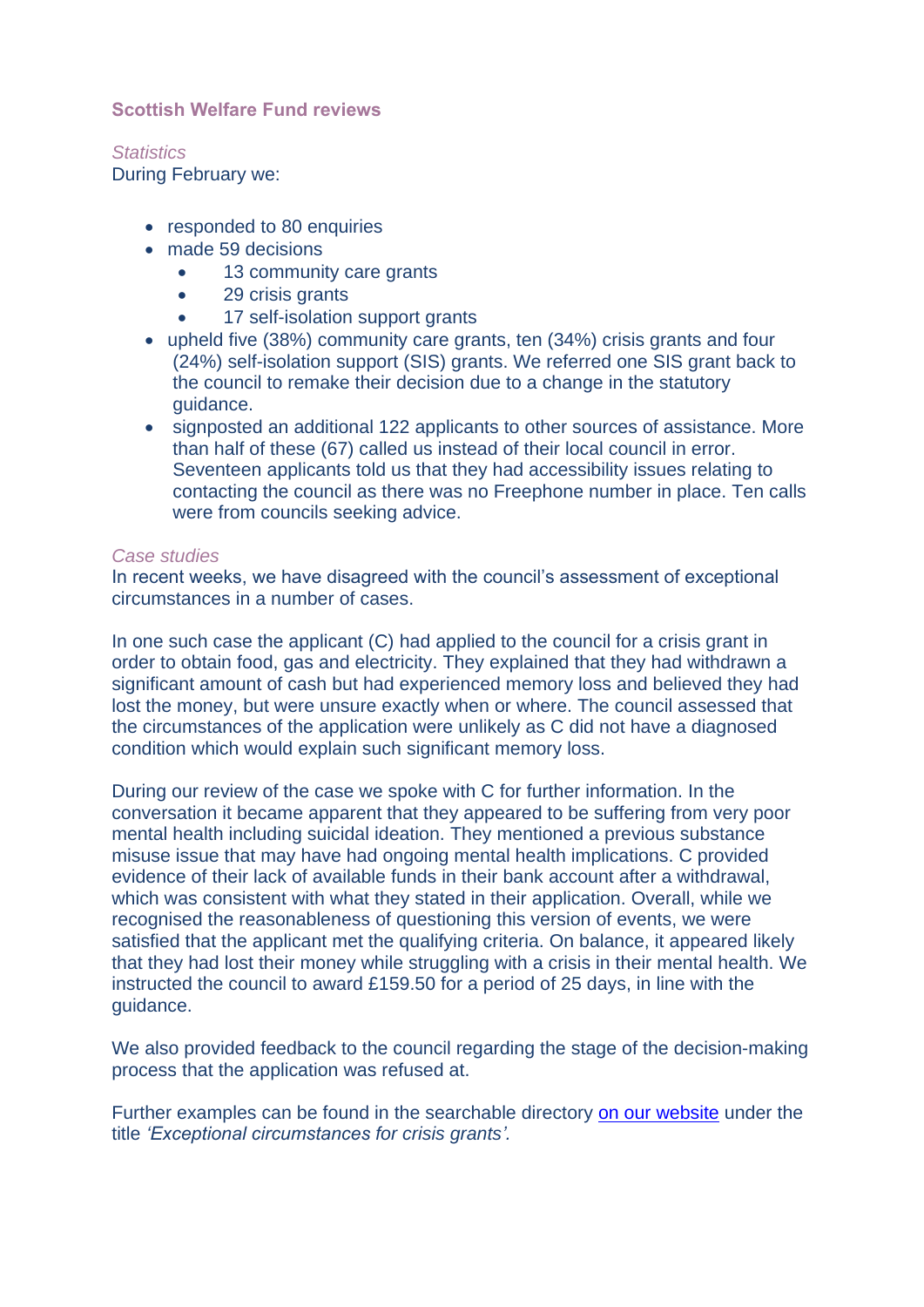## **Model Complaints Handling Procedures**

#### *Revised MCHP implementation*

Don't forget, public bodies are required to ensure their Complaints Handling Procedure is compliant with the revised Model Complaints Handling Procedure (MCHP) by 1 April 2021. A video presentation giving an overview of the key changes to the procedure and other relevant tools and resources are available on our website [here.](https://www.spso.org.uk/how-we-offer-support-and-guidance)

Once implemented, organisations should have appropriate self-assessment arrangements in place to provide assurance that complaints are handled in accordance with the MCHP, and to track performance as required of the MCHP. We encourage you to contact our Complaints Standards staff for any advice and guidance you may require around implementation and complaints handling in general by phone 0131 297 4814 or email [csa@spso.gov.scot.](mailto:csa@spso.gov.scot)

#### *Complaints handling timescales*

While we recognise the pressures on public services during the COVID-19 pandemic, we would like to highlight that handling complaints in line with the MCHP, including the NHS MCHP, is a legal requirement for all public bodies under the SPSO Act. For licensed providers who operate in Scotland there is a legal requirement to comply with the [Statement of Complaints Handling Principles](https://www.spso.org.uk/sites/spso/files/csa/principles.pdf) which states that an effective complaints handling procedure should have as few steps as necessary within an agreed and transparent timeframe.

Timescales can be extended in appropriate circumstances; however, **it is important to be realistic and clear about timeframes, and to advise the customer early if you think it will not be possible to meet the timeframes. It is also important to tell them why, and give them a revised timescale for completion**.

While we understand that over the last year public bodies made their own decisions about what work to prioritise at the time, we expect organisations to have developed/be developing recovery plans for how to restore complaint handling services to normal.

We will write directly to public services with further advice and guidance in due course.

[Further information and guidance about the MCHPs is available on our website.](https://www.spso.org.uk/the-model-complaints-handling-procedures)

### **INWO: New information for NHS boards and contractors**

The National Whistleblowing Standards (the Standards) come into force in Scotland on 1 April 2021 when the Ombudsman, Rosemary Agnew, takes up the role of the Independent National Whistleblowing Officer for the NHS in Scotland (INWO).

We have published further information for NHS boards and contractors (including primary care contractors) on how to move towards full implementation of the